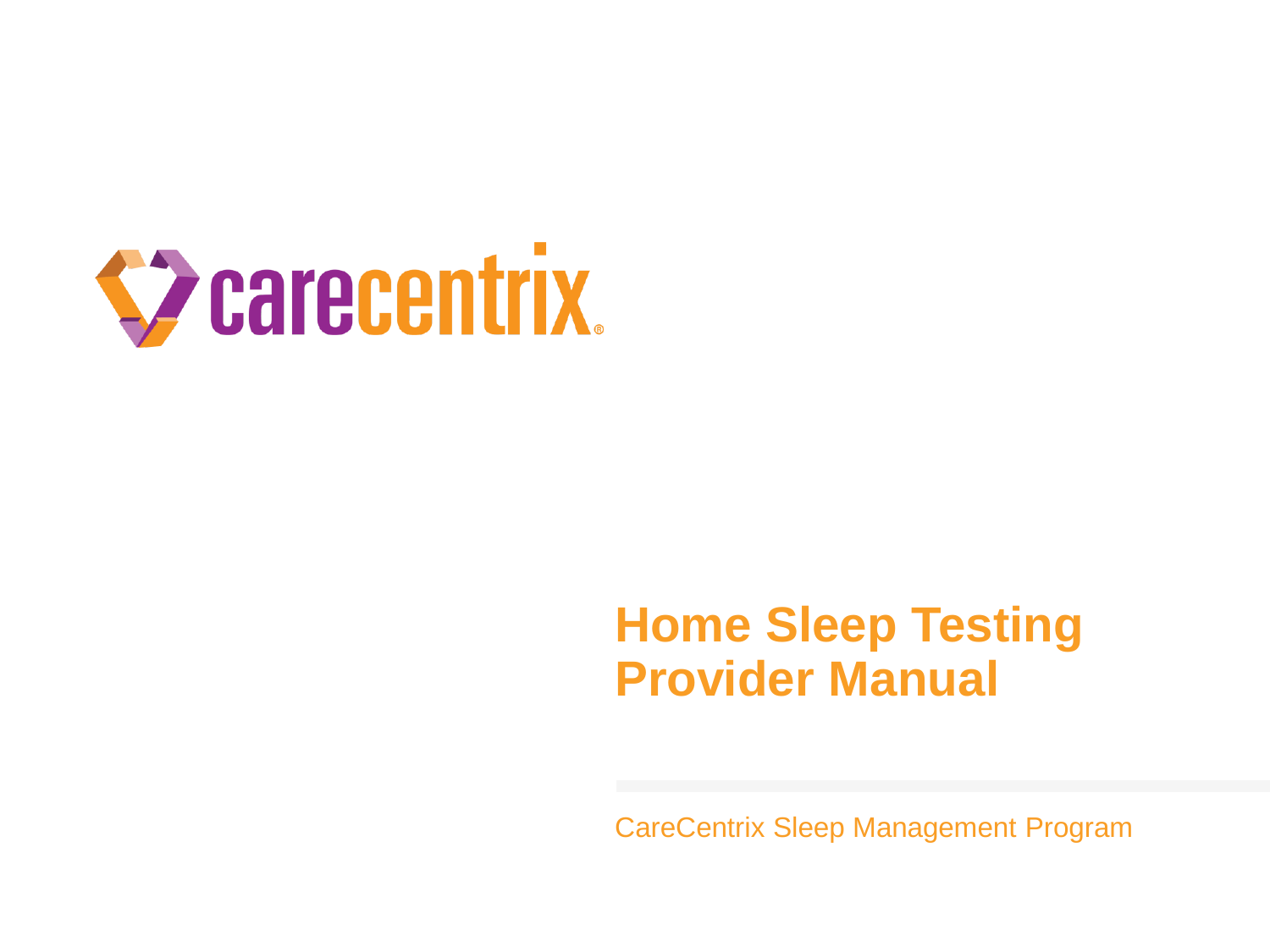# Sleep Management Program Overview

The CareCentrix Sleep Management Program is designed to improve the overall quality of sleep related services. The delivery model focuses on care coordination and providing a quality solution to diagnostic testing through the use of evidence based clinical guidelines directing testing to the most appropriate site of service.

In addition, through a technology driven, proactive member engagement program (iComply) the product supports and drives member adherence to therapy, further reducing healthcare costs and significantly improving the member experience.

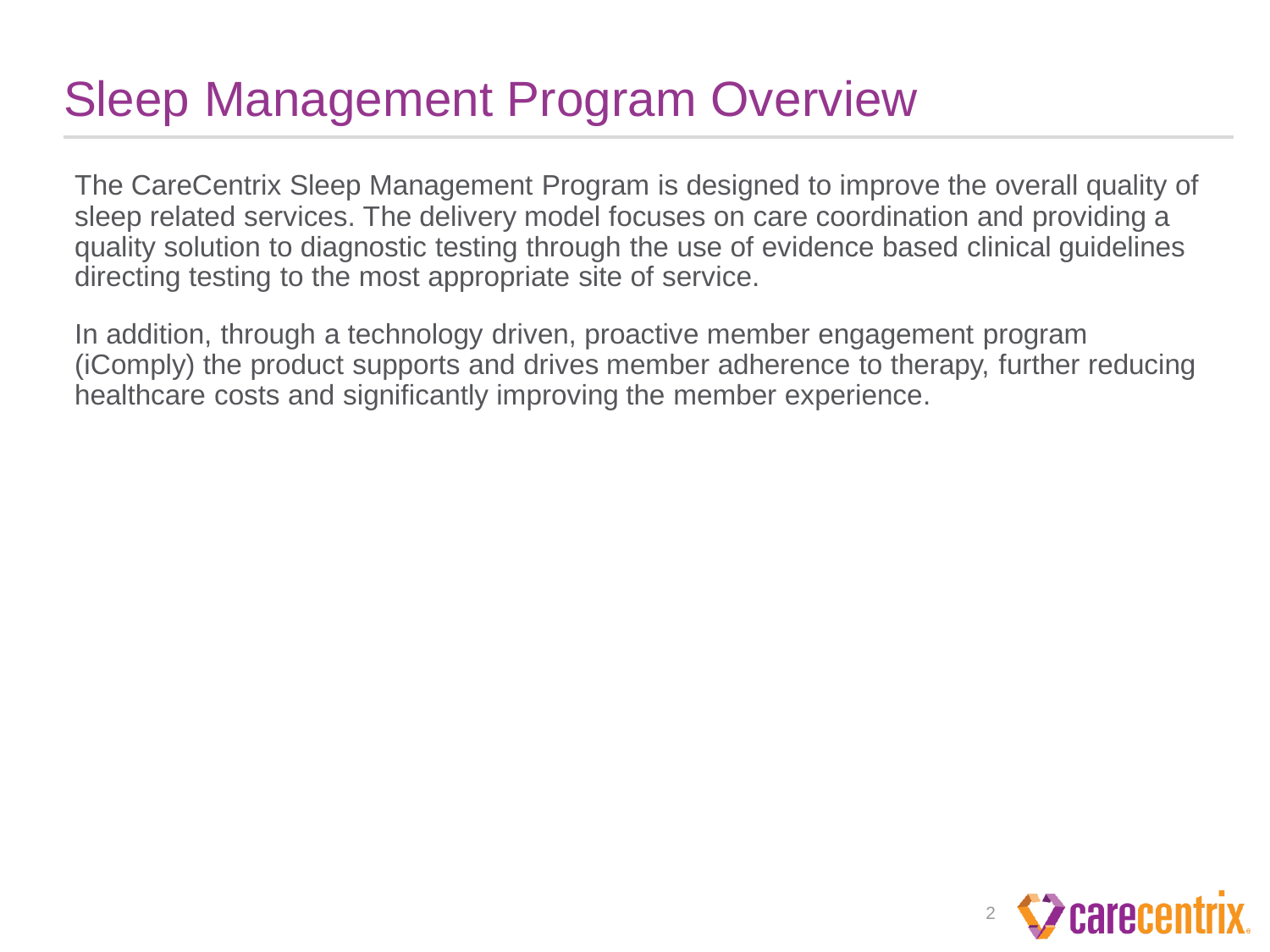# Prior Authorization for Home Sleep Testing

A prior authorization is required from the CareCentrix Sleep Management Program to initiate the home sleep testing.

In the event you receive a referral for an HST and a prior authorization has NOT been requested by the referring physician, you will be required to obtain this authorization prior to initiating home sleep testing.

Log into the CareCentrix Provider Portal: HomeBridge [www.carecentrixportal.com](http://www.carecentrixportal.com/) or the CareCentrix Sleep branded portal [www.sleepsms.com](http://www.sleepsms.com/) *(Note: Both portals are the same but the branding may look different. You will use your same portal login for both portal sites and will only have to register once in one of the two sites)*

If it is your first time accessing the portal(s) you will need to register.

| arecentrix.<br><b>Authorizations</b><br><b>Claims</b>                                                                                                                                                                                                                                                                                                                                                                                                                                                                                                                                                                                                                                                                                                                                                  |                                                                                                                                                                                                                                                                                                                                                    | Contact Us   Help<br>SIGN IN<br>Username<br>Password<br>Register<br>Forgot Password?                                                                                                                                                                                                                                                                                                                                            | Carecentrix.                                                                                                                                                                                                                                                                                                                                                                                                                                                                                                                                                                                                                                                                                                                                                                                                                                                                                                                                                                                                                                                                                                                                                                                                                                                                                                                                                                                                                                                                                                                                                                                                                                                                                                                                             | Contact Us   7 Help<br><b>SIGN IN</b><br>Username<br>Password<br>Forgot Password?<br>Register                                                                                                                                                                                                                                                                                                                                                                                                                                                                                                                                                                                                                                                                                                                                                          |
|--------------------------------------------------------------------------------------------------------------------------------------------------------------------------------------------------------------------------------------------------------------------------------------------------------------------------------------------------------------------------------------------------------------------------------------------------------------------------------------------------------------------------------------------------------------------------------------------------------------------------------------------------------------------------------------------------------------------------------------------------------------------------------------------------------|----------------------------------------------------------------------------------------------------------------------------------------------------------------------------------------------------------------------------------------------------------------------------------------------------------------------------------------------------|---------------------------------------------------------------------------------------------------------------------------------------------------------------------------------------------------------------------------------------------------------------------------------------------------------------------------------------------------------------------------------------------------------------------------------|----------------------------------------------------------------------------------------------------------------------------------------------------------------------------------------------------------------------------------------------------------------------------------------------------------------------------------------------------------------------------------------------------------------------------------------------------------------------------------------------------------------------------------------------------------------------------------------------------------------------------------------------------------------------------------------------------------------------------------------------------------------------------------------------------------------------------------------------------------------------------------------------------------------------------------------------------------------------------------------------------------------------------------------------------------------------------------------------------------------------------------------------------------------------------------------------------------------------------------------------------------------------------------------------------------------------------------------------------------------------------------------------------------------------------------------------------------------------------------------------------------------------------------------------------------------------------------------------------------------------------------------------------------------------------------------------------------------------------------------------------------|--------------------------------------------------------------------------------------------------------------------------------------------------------------------------------------------------------------------------------------------------------------------------------------------------------------------------------------------------------------------------------------------------------------------------------------------------------------------------------------------------------------------------------------------------------------------------------------------------------------------------------------------------------------------------------------------------------------------------------------------------------------------------------------------------------------------------------------------------------|
| <b>NEWS FLASH</b><br>09/25/2018<br>Chat With Us - Technical Issues<br>To inform providers who are using the "Chat with Us"<br>feature on the Provider Portal: HomeBridge that the<br>chat box may close unexpectedly due to the browser<br>cache being full.<br>Read More<br>09/21/2018<br>Florida Blue Phone Menu Update<br>To inform providers servicing Florida Blue members that<br>CareCentrix has recently updated our call menu and<br>options for the Florida Blue 800 number.<br>Read More<br>09/21/2018<br><b>Chat with Us!</b><br>You spoke we listened! CareCentrix is excited to<br>announce uperades and enhancements to our Provider<br>Portal: HomeBridgeSM, Chat With Us tool!<br>Read More<br><b>Receive Email Updates</b><br>Email Address<br>Subscribe<br><b>Newzflesh Archive</b> | <b>Home</b> Bridge <sup>®</sup><br><b>FROM CARECENTRIX</b><br><b>TOOLS</b><br>(FOR REGISTERED USERS ONLY)<br>Authorizations<br>F claims<br><b>J</b> SleepUM-PatientManagement<br><b>Nember Transition</b><br><b>SUPPORT</b><br>Register for Provider Portal<br>Sign Up for Electronic Claims<br>Contact Portal Support<br>F EFT and ERA Enrollment | <b>LEARN MORE &gt;</b><br><b>FOR PROVIDERS</b><br><b>F</b> Join Our Network<br><b>F</b> Provider Manual<br>Resources and Forms<br><b>N</b> Medical Coverage Policies<br><b>Nejection Guide</b><br><b>EDUCATION CENTER</b><br>Provider Onboarding Reference Guide<br>F Eligibility and Benefits<br><b>F</b> CareCentrix Direct<br><b>F</b> Claims<br>$k$ Claims 2.0<br><b>Nember Transition</b><br><b>N</b> Health Plan Exchange | Welcome to the Sleep Management Portal<br>This portal is intended to support providers in requesting authorizations for sleep services and managing your<br>patients sleep service needs across the sleep management continuum. The program is a prior-authorization program<br>designed to improve the overall quality of sleep related services from diagnosis to therapeutic management.<br>A Medical Necessity approval will be required prior to performing a sleep<br>study, initiating sleep therapy, and ordering sleep therapy supplies in order to receive claim payment. All requests for<br>sleep services will be reviewed and assessed for medical necessity and site of service using evidence based and industry<br>accepted medical criteria. Please refer to the Sleep Management Programs medical criteria prior to submitting your<br>authorization request for sleep services.<br>In addition we will provide a comprehensive support program for patients who require treatment for Obstructive Sleep<br>Apnea and are prescribed a Positive Airway Pressure (PAP) device. The sleep therapy adherence program, iComply is<br>intended to assist patients in adapting to their therapy and maintaining a level of therapy adherence in order to ensure that<br>members achieve the maximum therapeutic benefits of the prescribed treatment.<br>This secure portal will allow contracted providers to:<br>· Check member eligibility<br>· Request authorization for sleep related services<br>· Report sleep study interpretation results<br>· Report PAP therapy adherence for continued benefit coverage<br>Providers may provide input to Sleep Management Solutions (SMS) regarding the utilization review criteria applied by | <b>NEWS FLASH</b><br>Importance of Providing Correct Ordering Physician<br>Information<br>June 22nd, 2013<br>This is to remind you about the importance of providing<br>current and correct ordering physician information with<br>each authorization request and to introduce new<br>provider portal functionality relating to ordering<br>physician information<br>Read More>><br><b>QUICK LINKS</b><br>· Sleep Management Solutions<br>· To access SleepLIM Click Here<br>FLBlue Sleep Fax Request Form and Contact<br>Info<br>· Florida Blue Program Module<br>· Fallon Medical Criteria<br>· Fallon Fax Request Form<br>· Fallon Contact Information and Hours<br>· PEIA Medical Criteria<br>· PEIA Fax Request Form<br>· NHP Medical Criteria<br>· NHP Fax Request Form<br>. NHP Contact Information and Hours<br>· Sleep Portal Training Module |
|                                                                                                                                                                                                                                                                                                                                                                                                                                                                                                                                                                                                                                                                                                                                                                                                        |                                                                                                                                                                                                                                                                                                                                                    | <b>BlueCard</b><br><b>NOMNC Training</b>                                                                                                                                                                                                                                                                                                                                                                                        |                                                                                                                                                                                                                                                                                                                                                                                                                                                                                                                                                                                                                                                                                                                                                                                                                                                                                                                                                                                                                                                                                                                                                                                                                                                                                                                                                                                                                                                                                                                                                                                                                                                                                                                                                          | ect                                                                                                                                                                                                                                                                                                                                                                                                                                                                                                                                                                                                                                                                                                                                                                                                                                                    |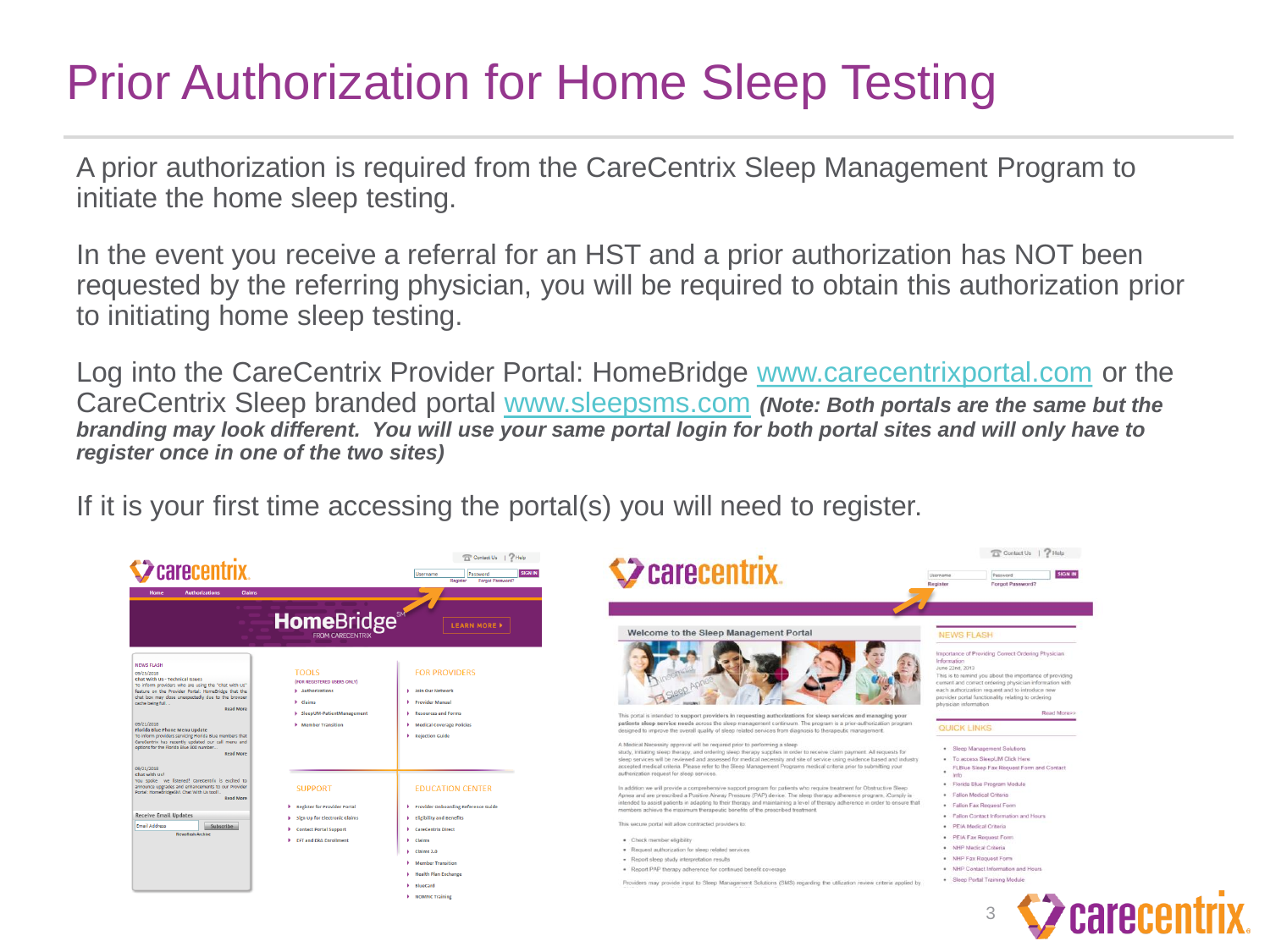## Prior Authorization for Home Sleep Testing Information required when submitting authorization request

- Demographics Information
	- Physicians Information
	- Patient's ID, Name, Date of Birth
	- Diagnosis Code
- Clinical Information
	- Patient's Complaints and Symptoms (supporting medical necessity for a sleep study)
	- Duration of symptoms
	- Patient Height and Weight to obtain BMI
	- Clinical notes supporting the requested study
	- **Current Medications**
	- Epworth Sleepiness Score

Note: You can download a sleep study request form from the CareCentrix Sleep branded provider portal [www.sleepsms.com](http://www.sleepsms.com/) to obtain a copy of all the information required when requesting a sleep study.

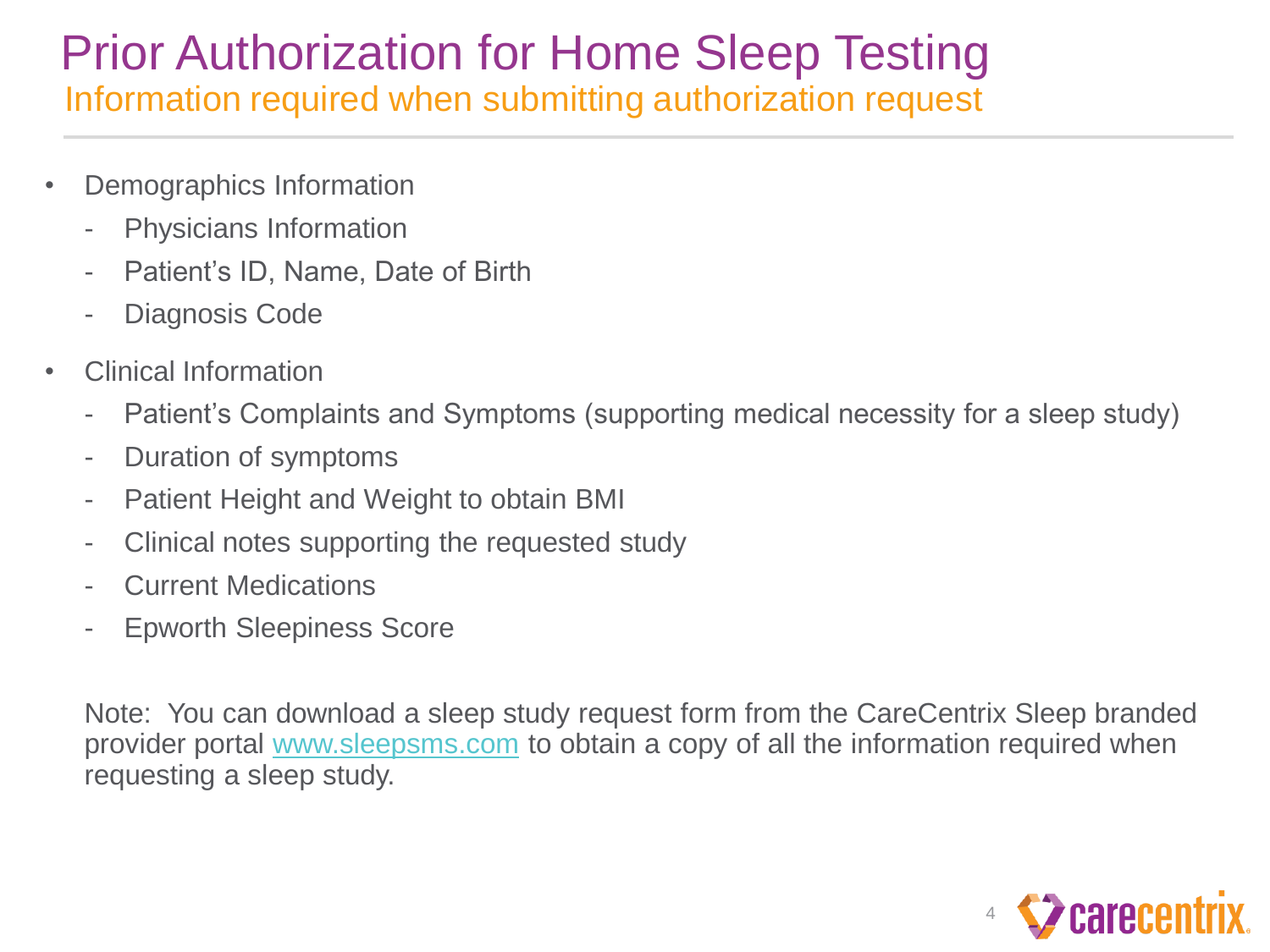# Home Sleep Testing Process Overview

Once you receive an authorization number to perform a Home Sleep Test you may proceed with the initiation of services per the Home Sleep Testing Provider agreement which includes:

- Initial set up or delivery of the approved Type III Home Sleep Testing Device.
- Return of the device from the patient to you, the provider
- Scoring of the HST raw data by a Registered Sleep Technician
- Interpretation of the HST raw data by a Board-Certified Sleep Specialist
- Entry of timeline milestone information in the *SleepUM Patient Management System* to track the Home Sleep Testing Progress
- Uploading of the completed interpretation report into the *SleepUM Patient Management System*.

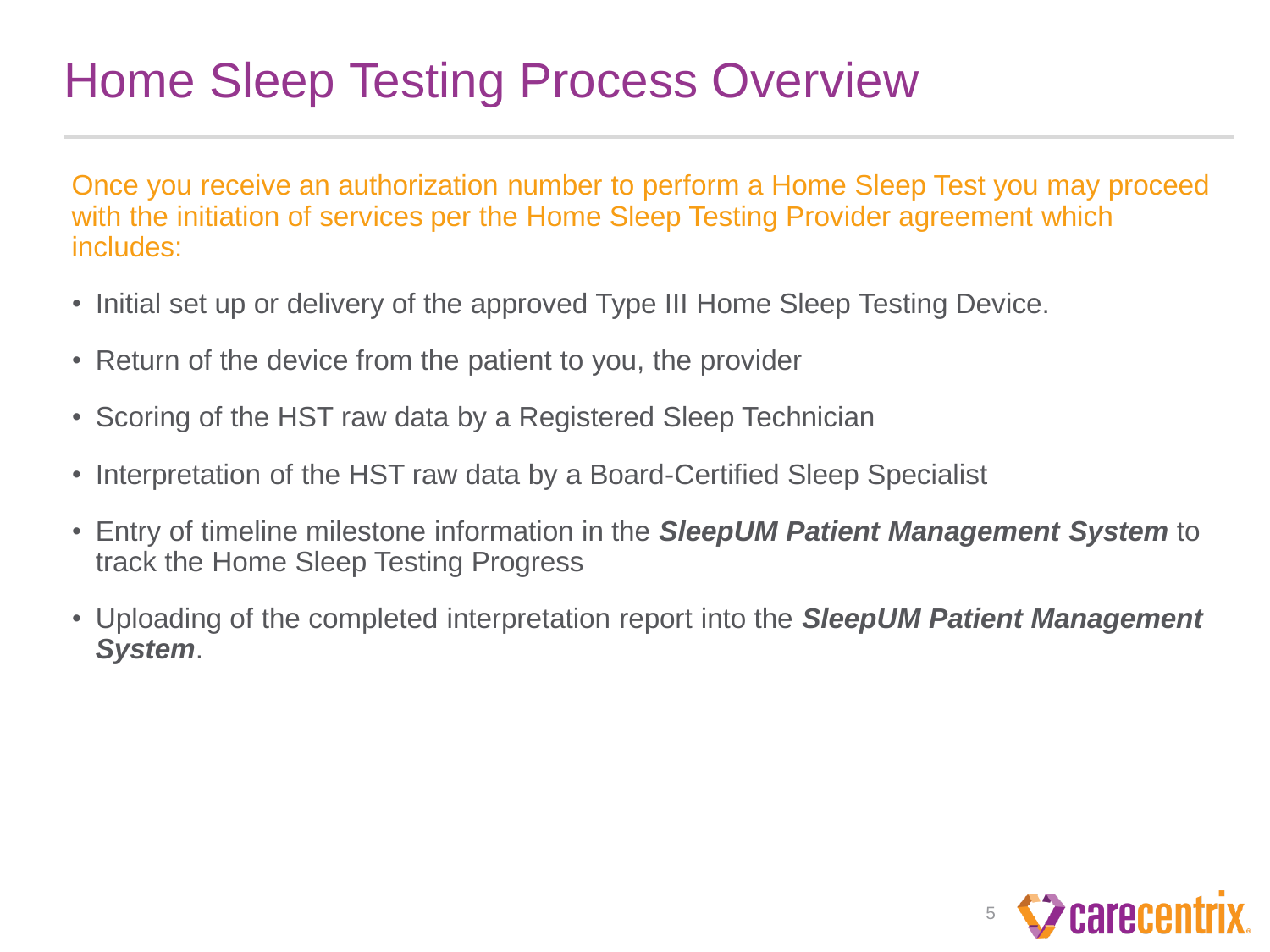# Home Sleep Testing Progress Updates

As a CareCentrix Home Sleep Testing Provider, you are required to provide periodic updates on the status of your patients' home sleep testing into the CareCentrix's *SleepUM Patient Management System.*

**The SleepUM Patient Management System** is separate from the CareCentrix Provider Portal: HomeBridge / CareCentrix Sleep branded provider portal where you can request and check the status of an authorization. *SleepUM* is where you will be providing information on your patients' progress. SleepUM will also allow you to set follow up dates to assist you with managing your patients through the HST process.

- 1) Log into SleepUM Patient Management system by first navigating to the CareCentrix Sleep branded provider portal [www.sleepsms.com](http://www.sleepsms.com/) or the CareCentrix Provider Portal: HomeBridge [www.carecentrixportal.com](http://www.carecentrixportal.com/) and clicking on the "SleepUM" link
- 2) Enter your SleepUM password to log in and accept the HIPAA agreement. *(You must first register for the Provider in order to obtain your SleepUM Patient Management System password. Your contract manager will have provided this information to you during your initial training.*

| Sign in with your registered ID<br>Username: |  |
|----------------------------------------------|--|
| Usemame                                      |  |
| Password:                                    |  |
| Password                                     |  |
|                                              |  |
| Remember User and<br>Sign in                 |  |

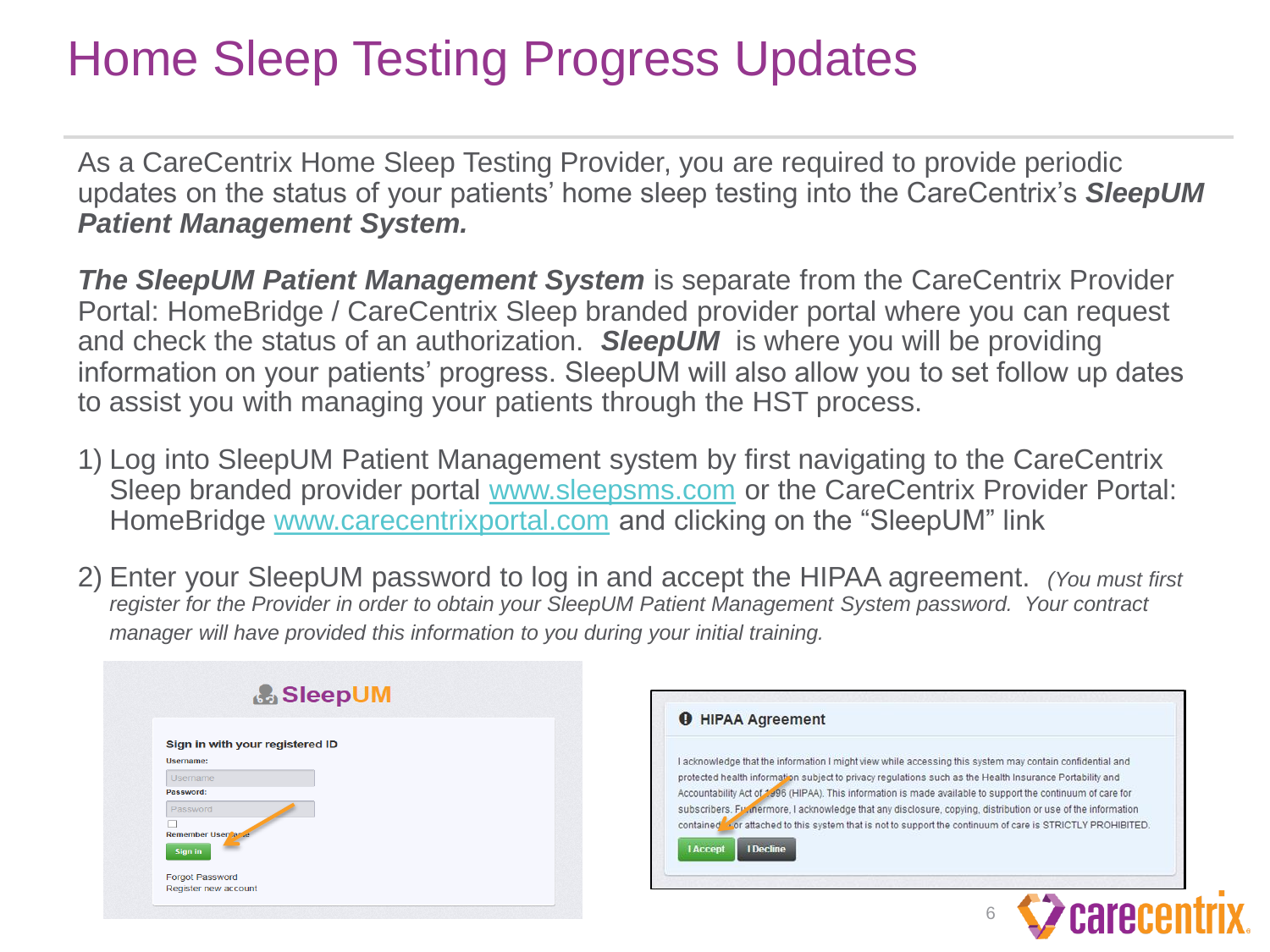#### SleepUM Patient Management System

Select *"Go"* from the Diagnostics Section on the SleepUM home page



Once you click on the Go Button you will be brought to a list of your patients authorized for a Home Sleep Test. From this view you can search for any patient in the list as well as export the entire list in excel or csv format

To open a patient record click anywhere on the row where the patient is listed

| Diagnostics - Stage 1<br>Tuesday, Feb 9th 2016 |            |                                          |           |                   |             |              |                            |                                                   |           |            |            |               |  |
|------------------------------------------------|------------|------------------------------------------|-----------|-------------------|-------------|--------------|----------------------------|---------------------------------------------------|-----------|------------|------------|---------------|--|
| Active<br>Inactive                             |            |                                          |           |                   |             |              |                            |                                                   |           |            |            |               |  |
| Authorization                                  | Follow-Up  | Assigned To A                            | Last Name | <b>First Name</b> | City        | <b>State</b> | Provider                   | Plan                                              | Physician | <b>CPT</b> | Referral   | <b>Status</b> |  |
| 38083066                                       | 12/28/2015 | 00 - Pending Scheduling - Render, Chen   |           | Baslie            | Quincy      | <b>MA</b>    | Neurocare Center For Sleep | SMS Neighborhood Health Plan M Lincoln, Lesiley   |           | G0399      | 11/05/2015 | Active        |  |
| 38191344                                       | 12/28/2015 | 00 - Pending Scheduling - Render, Sawyer |           | Jennifer          | Randolph MA |              | Neurocare Center For Sleep | SMS Neighborhood Health Plan M Mulcahy, Elisa     |           | G0399      | 11/11/2015 | Active        |  |
| 38089014                                       | 12/28/2015 | 00 - Pending Scheduling - Render, Tiekka |           | Kibwe             | Newton      | MA           | Neurocare Center For Sleep | SMS Neighborhood Health Plan M Vernovsky, Inna    |           | G0399      | 11/05/2015 | Active        |  |
| 38092043                                       | 12/28/2015 | 00 - Pending Scheduling - Render, Negron |           | Bryana            | Dedham      | MA           | Neurocare Center For Sleep | SMS Neighborhood Health Plan C Tarnell, Elizabeth |           | G0399      | 11/05/2015 | Active        |  |

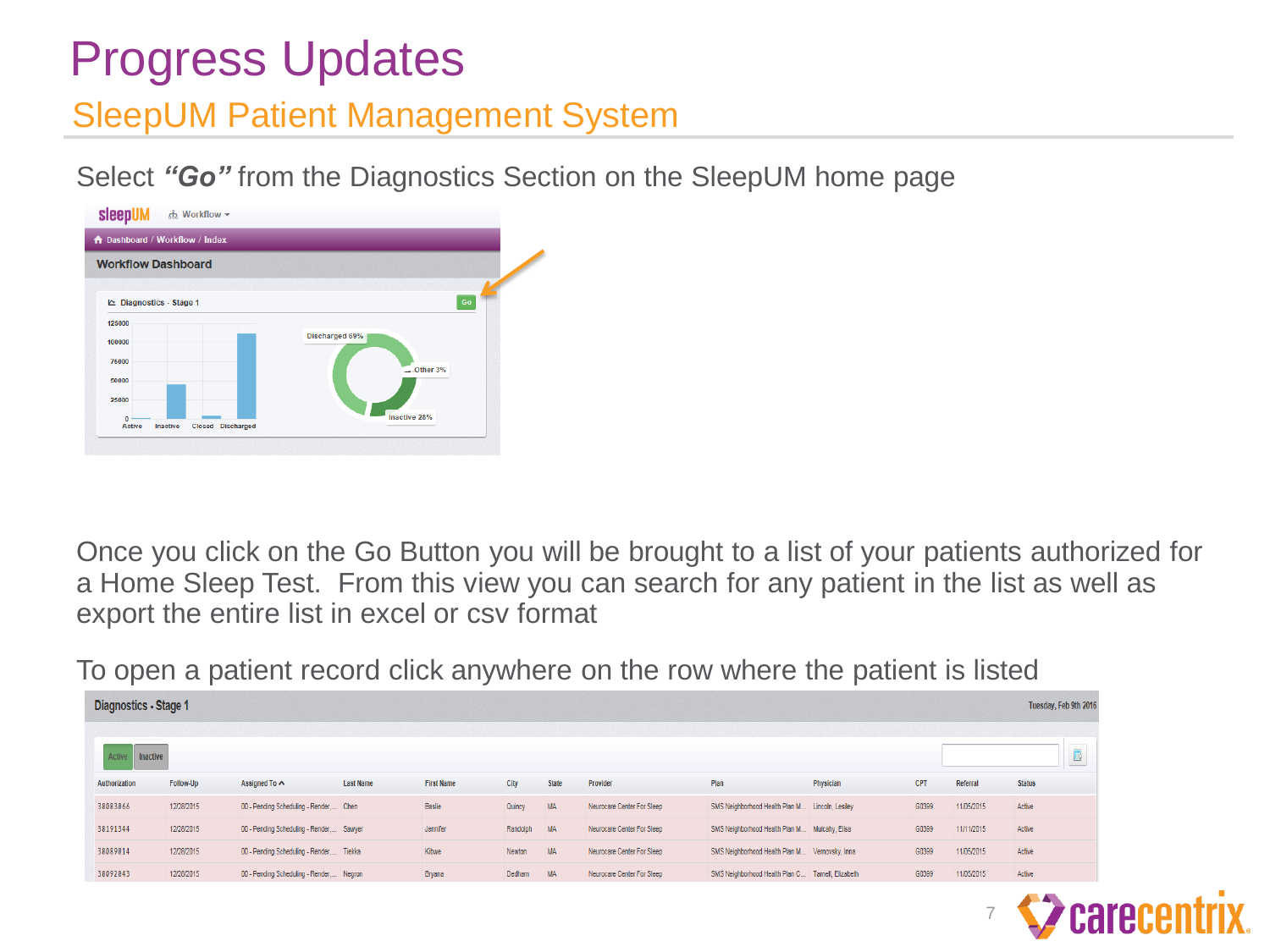#### SleepUM Patient Management System

Once the patient record is opened, you will be able to view the tracked milestones

| Festing Test                                                                                                                                                                                                                                | <b>A</b> <sup>z</sup> Patient Detail                                                                                                        | $1 \quad 2 \quad 3 \quad 4 \quad 5$                                                                                         | Tuesday, Feb 9th 2016                                                                                                                                                                                                                                                 |
|---------------------------------------------------------------------------------------------------------------------------------------------------------------------------------------------------------------------------------------------|---------------------------------------------------------------------------------------------------------------------------------------------|-----------------------------------------------------------------------------------------------------------------------------|-----------------------------------------------------------------------------------------------------------------------------------------------------------------------------------------------------------------------------------------------------------------------|
| 123 Main Street<br>Hartford, CT 06112<br>-- No Email Address --<br>Home: 999-999-9999<br>DOB / Gend 11/20/1978 (F)<br>USleep ID: $-$ None $-$<br>Patient ID: 241914<br>$CPID: - None -$<br>Diagnosis:<br>-- None --<br><b>CPAP Setting:</b> | A HST Milestones<br>Ö<br><b>HST Auth Referral</b><br>Ö<br><b>HST Shipped</b><br>Ö<br><b>HST Scheduled</b><br>$\Box$<br><b>HST Performed</b> | $\lambda$<br>ö<br><b>HST Abandoned</b><br>ä<br><b>HST Received</b><br>ä<br><b>HST Report Sent to</b><br><b>Referring MD</b> | <b>El Authorization</b><br>Auth ID: -- None --<br>Override Status: - None --<br><b>Auth Status: Diagnostics</b><br>CCX Status: -None--<br>Service Date: -- None --<br>Auth Start: 02/09/2016<br>Auth End: - None --<br>CCX Intake ID: - None --<br>Service ID: 563452 |
| <b>No PAP Settings Available</b><br><b>CPAP Service Date:</b><br>-- None --                                                                                                                                                                 |                                                                                                                                             | <b>Save</b><br>Cancel<br>© Updated by: SYSTEM USER on 02/09/16: Service Action / Service Created                            | <b>El Physicians</b>                                                                                                                                                                                                                                                  |

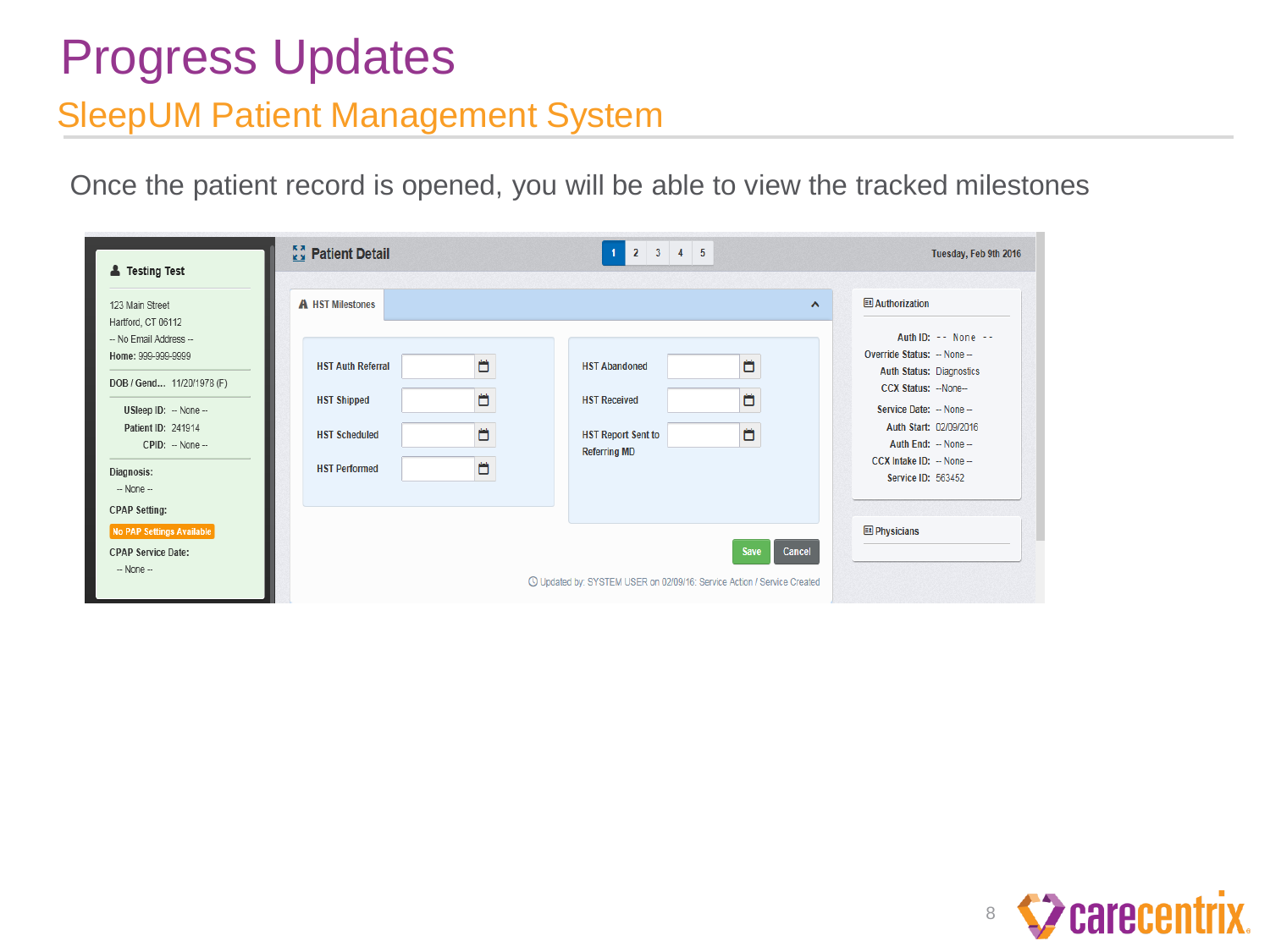## Progress Updates Milestone Dates

It is recommended that all of the HST Milestone dates be populated "real-time" as each patient is progressing through the HST process. **However at a minimum the "starred milestones" are mandatory for completion** and failure to populate real-time (unless otherwise noted below) may result in contract non-compliance.

- HST Auth Referral: This date will be automatically populated at the time the HST authorization is rendered
- HST Shipped: The date the HST device was shipped or hand-delivered to the patient.
- **HST Scheduled:** The date the test is scheduled to be taken by the patient. This date is agreed upon by the patient and rendering provider.
- **HST Performed:** The date the test was actually performed. This date can be populated when populating the "Report Sent to MD" milestone below.
- **HST Abandoned:** If you are unable to perform the test (for example, you are unable to reach the patient; the patient refuses; etc…), we would ask that you provide a status by entering the date the test was canceled in the " HST Abandoned" field. Please add a note in the note section as to why the test was unable to be completed. (This notification is ONLY for notification to the CareCentrix HST Patient Management Department, and NOT for cancelling, or editing the authorization)
- HST Received: The date the HST device was returned and received by the HST Provider
- **Report Sent to Referring MD:** The date the signed interpretation report was sent to the referring physician. A copy of the completed and signed HST interpretation report must be uploaded.

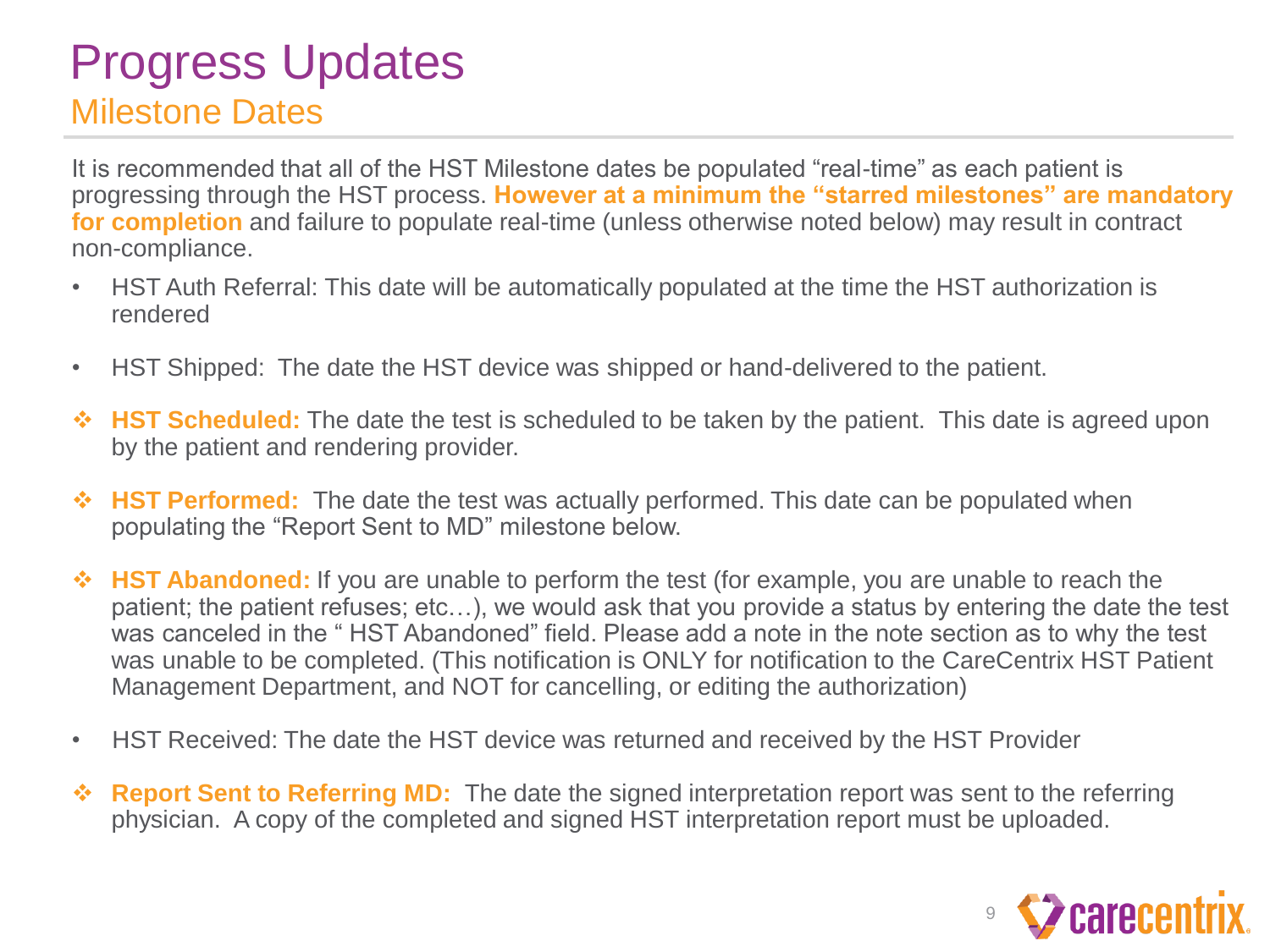#### Progress Updates Milestone Dates

To populate an HST milestone date, click in the applicable box triggering a calendar pop-up window. Select the appropriate data to populate the field

| <b>A</b> HST Milestones  |                |        |                |               |               |                      |               |                                                                                      |
|--------------------------|----------------|--------|----------------|---------------|---------------|----------------------|---------------|--------------------------------------------------------------------------------------|
|                          |                |        |                |               |               |                      |               |                                                                                      |
| <b>HST Auth Referral</b> | 11/05/2015     |        |                | Ö             |               |                      |               | Ö<br><b>HST Abandoned</b>                                                            |
| <b>HST Shipped</b>       |                |        |                | ä             |               |                      |               | Ö<br><b>HST Received</b>                                                             |
| <b>HST Scrieduled</b>    | ٠              |        |                |               | February 2016 |                      | $\rightarrow$ | Ö<br><b>HST Report Sent to</b>                                                       |
|                          |                |        |                |               |               | Su Mo Tu We Th Fr Sa |               | <b>Referring MD</b>                                                                  |
| <b>HST Performed</b>     | 31             |        | $\overline{2}$ | 3             | $\mathbf{A}$  | 5.                   | -6            |                                                                                      |
|                          | $\overline{7}$ | 8      | 9              | 10            | 11            | $12 \quad 13$        |               |                                                                                      |
|                          | 14             | 15     | 16             | 17            | 18            | 19                   | 20            |                                                                                      |
|                          | 21             | 22     | 23             | 24            | - 25          | 26                   | - 27          | <b>Save</b><br>Cancel                                                                |
|                          | 28             | 29     |                | $\mathcal{P}$ | $\mathbf{3}$  | $\overline{4}$       | $-5$          | © Updated by: ELAINE CROSBY on 12/21/15: Service Follow Up / Contact Provider, Email |
|                          | 6              | $\tau$ | 8              | -9            | 10            | 11 12                |               |                                                                                      |

Click "Save" after entering the milestone date or date(s) if applicable.

When the last milestone is updated (Report Sent to Referring MD), upload the completed interpretation report which includes the signed interpreting physician recommendations.

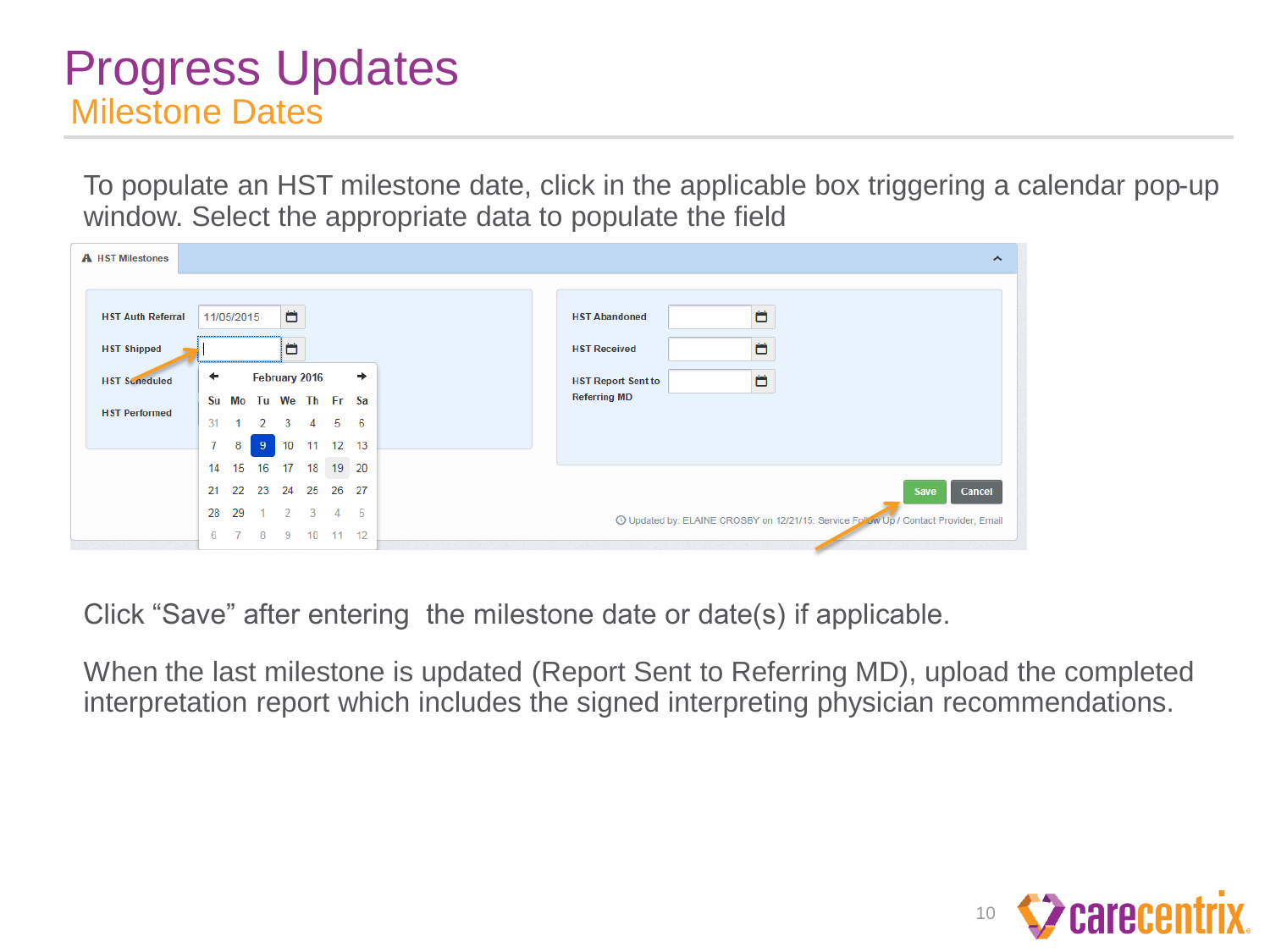#### Uploading the completed and signed HST Interpretation Report

Click the "Documents" tab below the note section of the patient record

| <b>Notes</b>       | + New X □                        |
|--------------------|----------------------------------|
| > Initial Outreach | Damalia Thomas on 02/09/2016 / 亩 |
|                    |                                  |
|                    |                                  |
|                    |                                  |
|                    |                                  |
|                    |                                  |
|                    |                                  |
|                    |                                  |

Select "PSG" for the Document Type and the screen will display the ability to upload the completed HST Interpretation Report



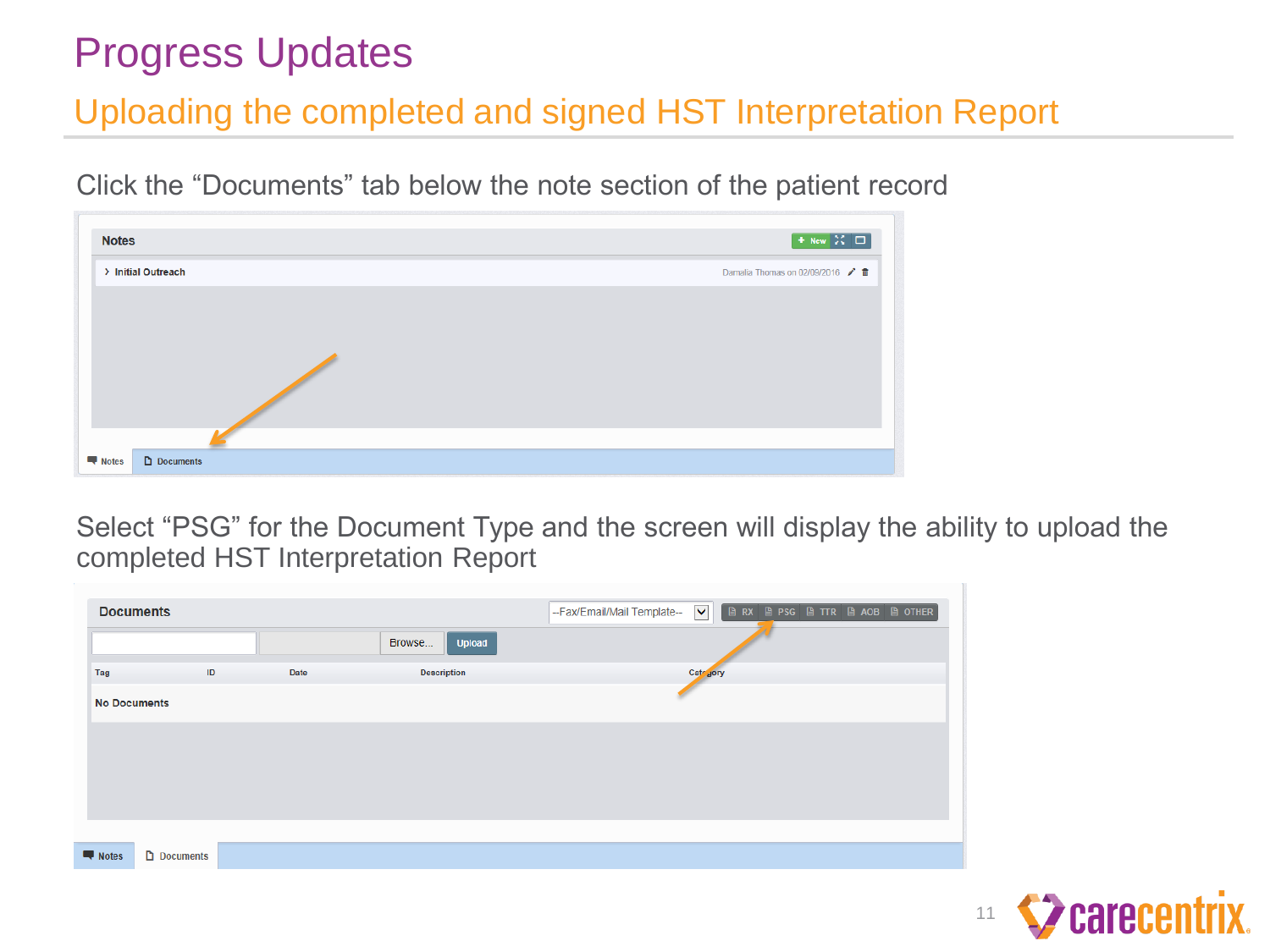#### Uploading the completed and signed HST interpretation report

Click Browse to select the appropriate interpretation report from your computer. Once selected, you will se the name of your document appear next to the Browse button. Enter "HST Interpretation Report" in the Description Field and Click "Upload"

| <b>Documents</b>                 |    |                               |                    | BRX BPSG BTTR BAOB BOTHER<br>$\vee$<br>-Fax/Email/Mail Template-- |
|----------------------------------|----|-------------------------------|--------------------|-------------------------------------------------------------------|
| <b>HST Interpretation Report</b> |    | C:\Users\ddthoma\Docum Browse | <b>Upload</b>      |                                                                   |
| Tag                              | ID | <b>Date</b>                   | <b>Description</b> | Category                                                          |
| <b>No Documents</b>              |    |                               |                    |                                                                   |
|                                  |    |                               |                    |                                                                   |

#### Click back to the "Documents" tab to view the document that was uploaded

| <b>Documents</b>     |                                      |            | $\checkmark$<br>-Fax/Email/Mail Template-- | BRX BPSG BTTR BAOB BOTHER     |  |
|----------------------|--------------------------------------|------------|--------------------------------------------|-------------------------------|--|
| Tag                  | ID                                   | Date       | <b>Description</b>                         | Category                      |  |
| $\Box$               | e5a65aa5-2b45-442d-a3da-64af660a75de | 02/09/2016 | <b>Hst Interpretation Report</b>           | Psg<br>$\widehat{\mathbb{m}}$ |  |
|                      |                                      |            |                                            |                               |  |
|                      |                                      |            |                                            |                               |  |
|                      |                                      |            |                                            |                               |  |
|                      |                                      |            |                                            |                               |  |
|                      |                                      |            |                                            |                               |  |
|                      |                                      |            |                                            |                               |  |
| $\blacksquare$ Notes | <b>D</b> Documents                   |            |                                            |                               |  |

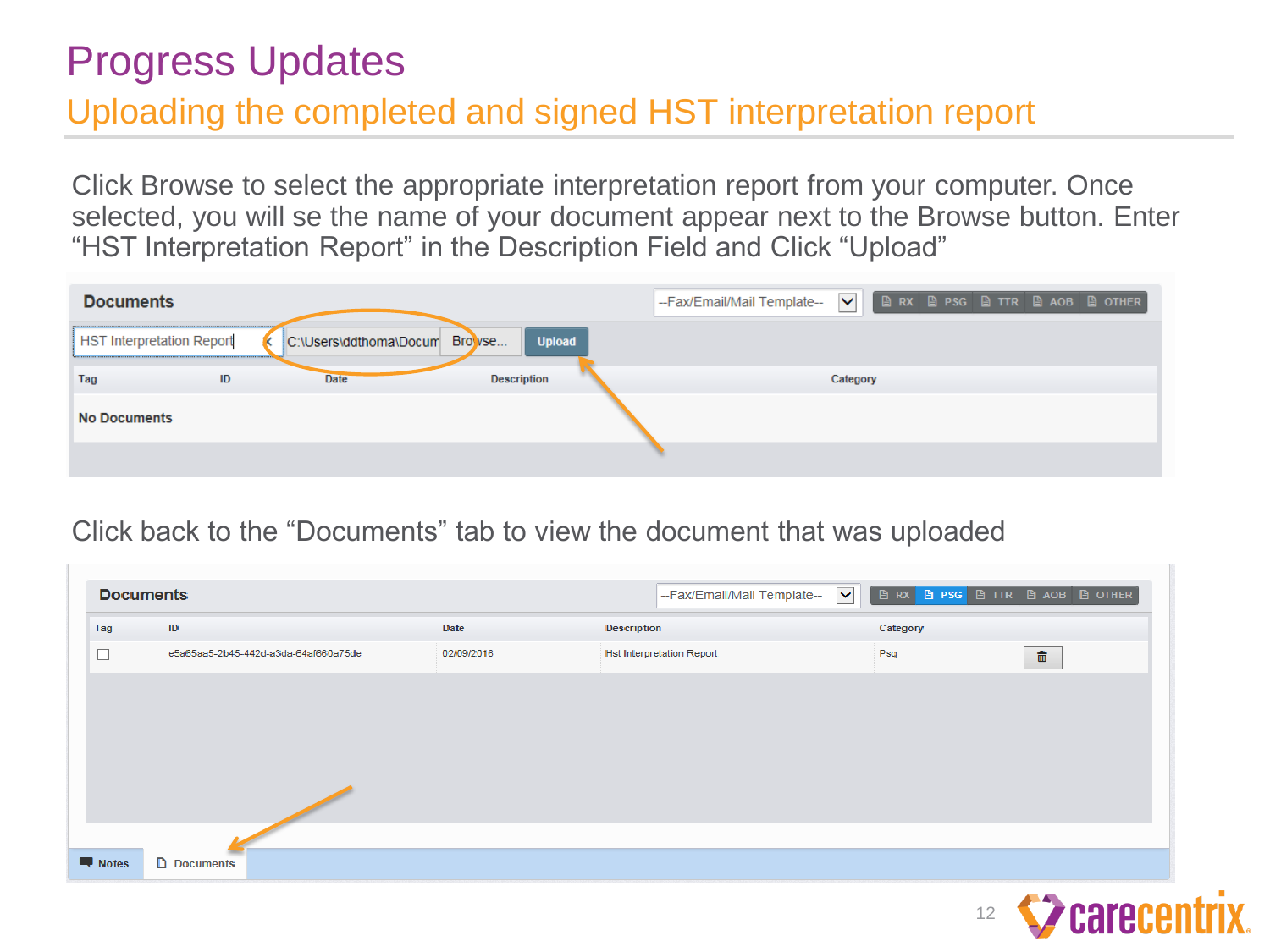## Progress Updates Adding Notes

Notes are displayed by the subject line and may be expanded to view the content of the note by clicking the arrow to the left of the subject line.

|  | $+$ New $\sum$ $\Box$<br><b>Notes</b>                  |  |
|--|--------------------------------------------------------|--|
|  | > Follow Up Call<br>Damalia Thomas on 02/09/2016 / 亩   |  |
|  | > Initial Outreach<br>Damalia Thomas on 02/09/2016 / 亩 |  |
|  |                                                        |  |
|  |                                                        |  |
|  |                                                        |  |

To add a note click "New". This will open a pop-up window, where a note can be entered. You may add a note to provide detail on why a test could not be performed, or to provide additional status updates along with updating the required milestones. When adding a note, enter the subject in the subject field. Click the "Save" button when you have completed your note.

| <b>Notes</b>                  |                   | $+$ New $\left[\begin{matrix} x & \Box \end{matrix}\right]$ |
|-------------------------------|-------------------|-------------------------------------------------------------|
| <b>口 New Note</b><br>Subject: | $\mathbf{\times}$ |                                                             |
|                               |                   |                                                             |
|                               |                   |                                                             |
|                               | <b>Save</b>       | <b>13 SZ carecent</b>                                       |